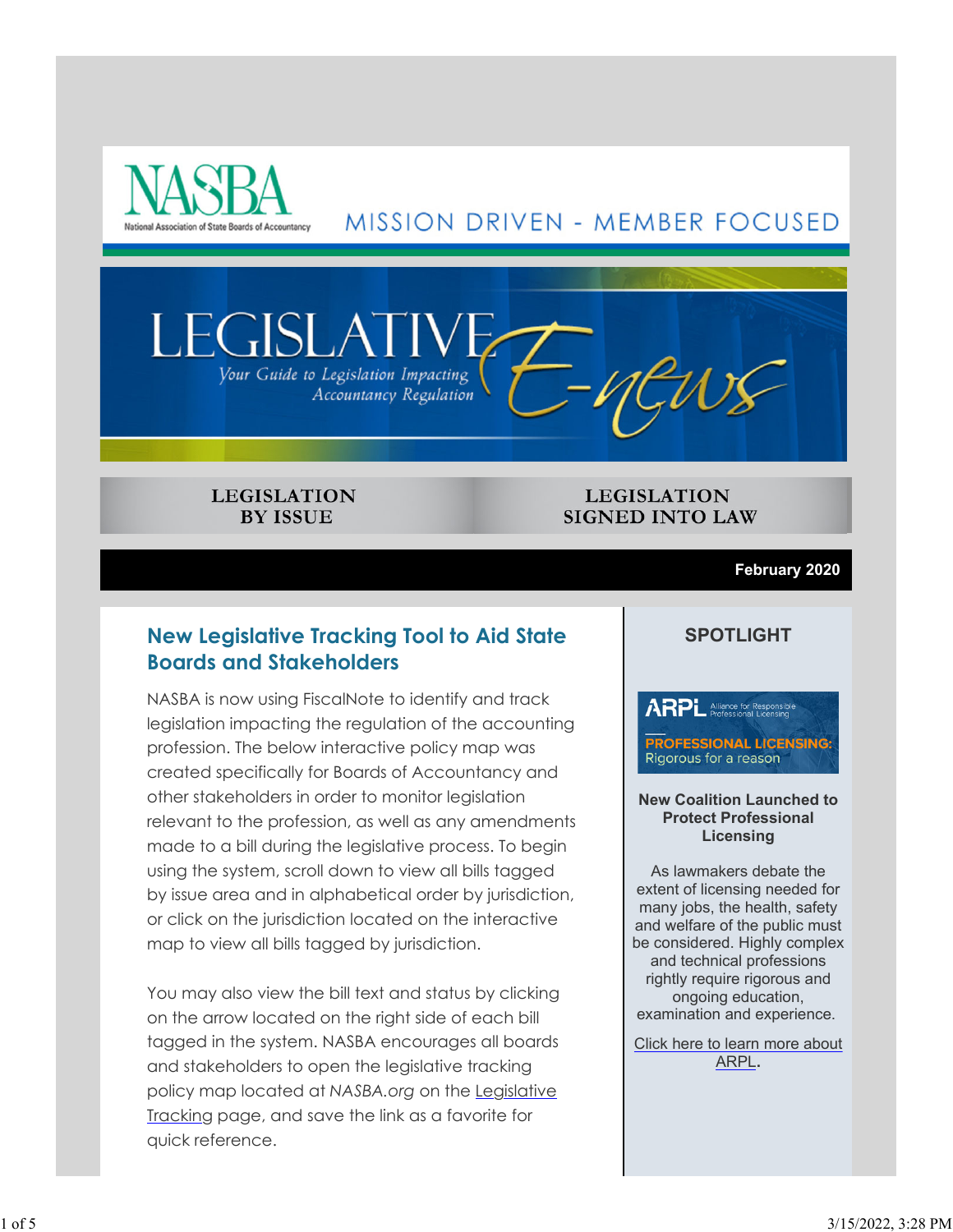

Click on the map to visit the Legislative Tracking page.

If you have questions or suggestions on how to enhance this new feature provided by NASBA, contact John Johnson, Director, Legislative and Governmental Affairs, at johnson@nasba.org or 615.880.4232.

# **Anti-Regulation Assault Continues in 2020**

In NASBA's February 2019 *Legislative E-News* (The Assault on Regulations in 2019), John Johnson, Director, Legislative and Governmental Affairs, reported that multiple state legislatures had filed legislation aimed at reducing and, in some instances eliminating, occupational oversight. In 2020, these campaigns by anti-regulatory forces continue with a number of bills already filed. For example:

### **Consumer Choice Act Legislation**

In West Virginia (SB 218) and Tennessee (HB 1945), legislation was introduced that would allow any nonlicensed individual to enter into a "non-licensed disclosure" agreement with a potential client, allowing a non-CPA to work in a lawful occupation without an occupational license.

### **Board Composition**

In Arizona, SB 1274 would change the composition of licensing boards by including more public members. For example, the Arizona Board of Accountancy, which currently consists of seven members (5 CPAs, 2 Public), would decrease from five members currently holding a valid CPA license to three, and would add two public members for a total of four. Click here to view the Senate Commerce Committee discussion on SB 1274. Refer to the article by *The American Spector*



Carlos Barrera, CPA, discusses various functions within public accounting, how CPAs protect the public from harm, and why removing the CPA designation would put the public at risk.

#### **READ MORE**



Professional licensing boards set and enforce standards for highly complex, technical professions that have a high impact on public safety and welfare.

**READ MORE**

### **RESOURCES**

**BOARD STATUTES** 

**KEY PERSON CONTACT** 

**NC DENTAL IMPACT** 

**CONVENE & ADJOURN DATES** 

**IN THE NEWS**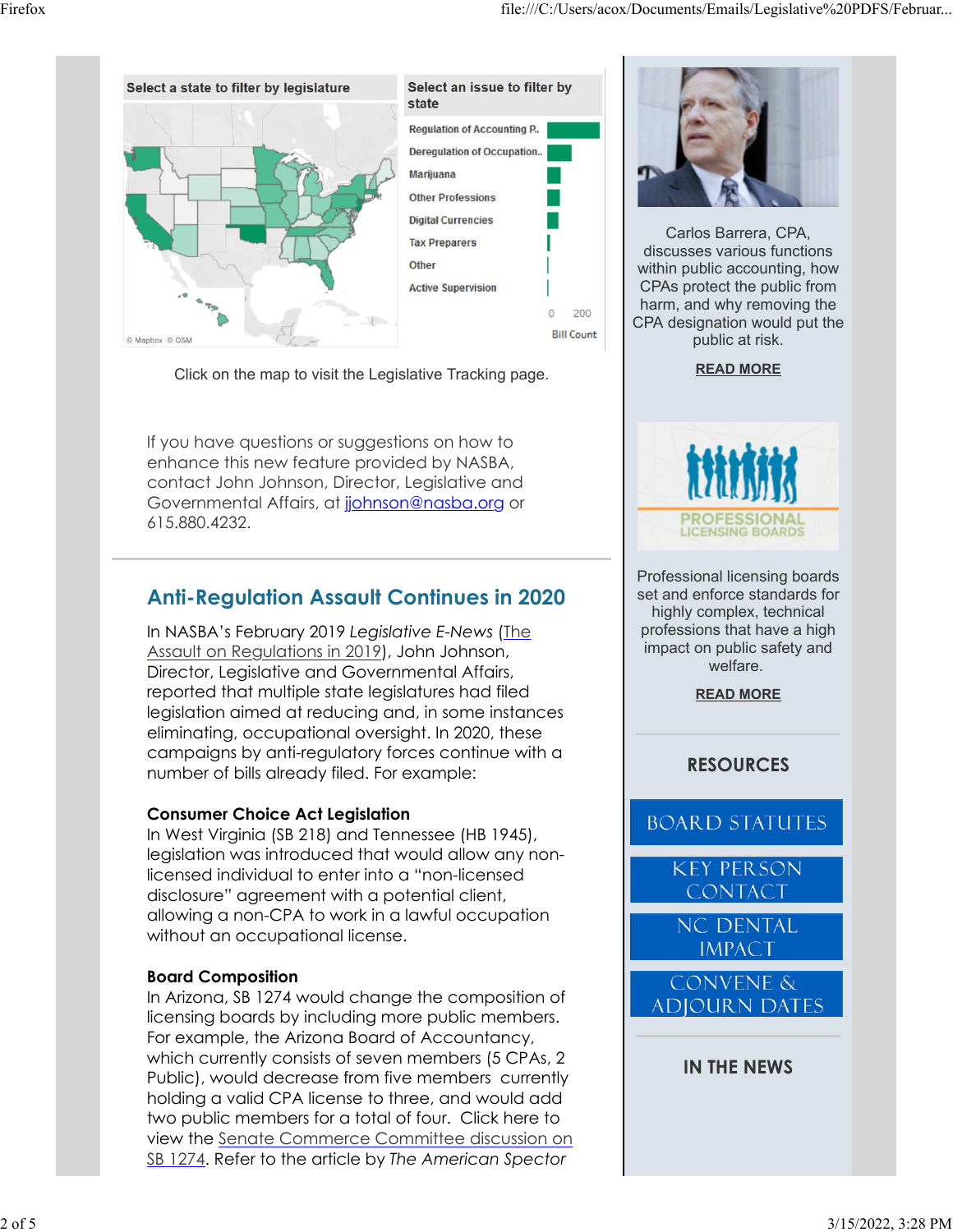entitled "A License to Kill Jobs," located on the right side under the "IN THE NEWS" section of this e-newsletter for additional context.

#### **Universal Occupational Licensing Recognition**

Arizona Governor Doug Ducey signed into law in 2019 legislation that requires all boards in Arizona to recognize out-of-state individuals who hold a similar occupational license in their home state to automatically become eligible for licensure in Arizona. The only requirement is that the individual is in good standing and has been licensed for more than one year.

In 2020, more than 10 similar bills have been filed in the following jurisdictions: Georgia (HB 773); Iowa (SF 2114); Indiana (HB 1008); Kansas (HB 2506); Missouri (HB 2046); Ohio (HB 432); Oklahoma (SB 1891); Tennessee (HB 1944); Virginia HB 982); Washington (HB 2354); and West Virginia (SB 548).

#### **Criminal Conviction**

Legislation has been filed in a number of state legislatures, which significantly lessens legal barriers to obtaining an occupational license for individuals with a criminal conviction. For example, in Washington, HB 2356 states that "it is the intent of the legislature to provide a reliable process for individuals with past criminal convictions to apply for a professional license, and to not be prevented from obtaining a professional license due to a prior criminal conviction, which does not directly relate to the applicable profession, or trade." Refer to the article written by John Rubin, UNC School of Government, entitled "Occupational Licensing Reforms and Criminal Convictions," located on the right side under the "IN THE NEWS" section of this e-newsletter for additional context.

# **ANTI-REGULATORY LEGISLATION**

**Follow us on our social media channels.**





**Arkansas Democrat Gazette: Caution on Licensing**

"I am concerned that the desire to lower barriers for some occupations may inadvertently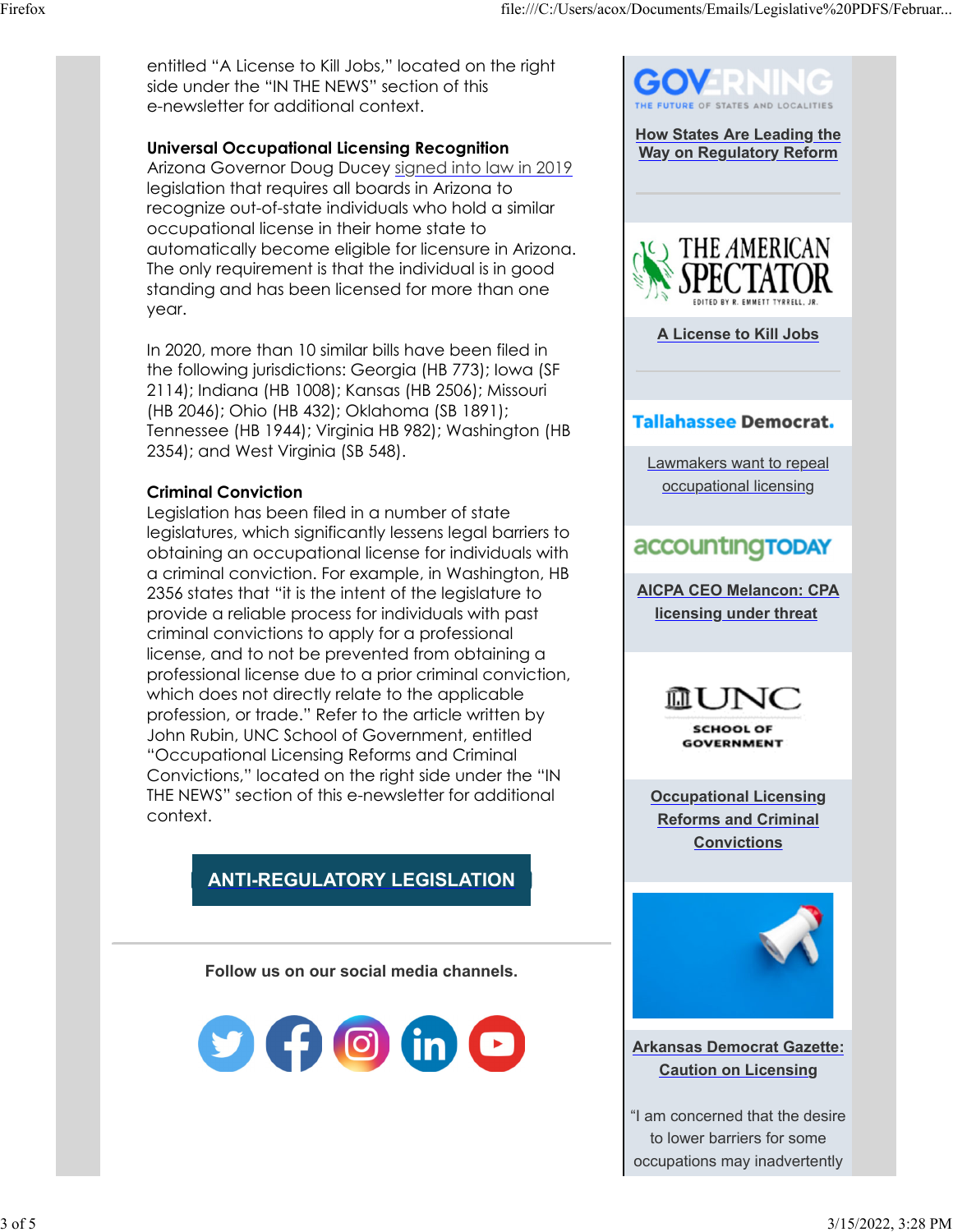also lower standards for professions that carry high public impact." – Mike Carroll, CPA

#### **Letter: Lawmakers must protect Ohio engineer's license**

As lawmakers in Columbus consider revising state workforce laws in 2020, they would do well to remember that professional licensing for advanced professions, like engineers, is rigorous for a reason.

**New Research: Exploring public opinion of professional licensing**

A recent national survey was conducted to understand public opinion toward professional licensing standards.

**New Survey: Consumers concerned about rush to eliminate professional licensing**

Clear Support for Rigorous Professional Licensing to Protect the Public Exists

NATIONAL ASSOCIATION OF STATE BOARDS OF ACCOUNTANCY 150 Fourth Ave North, Suite 700, Nashville, TN 37219

**Share this email:**